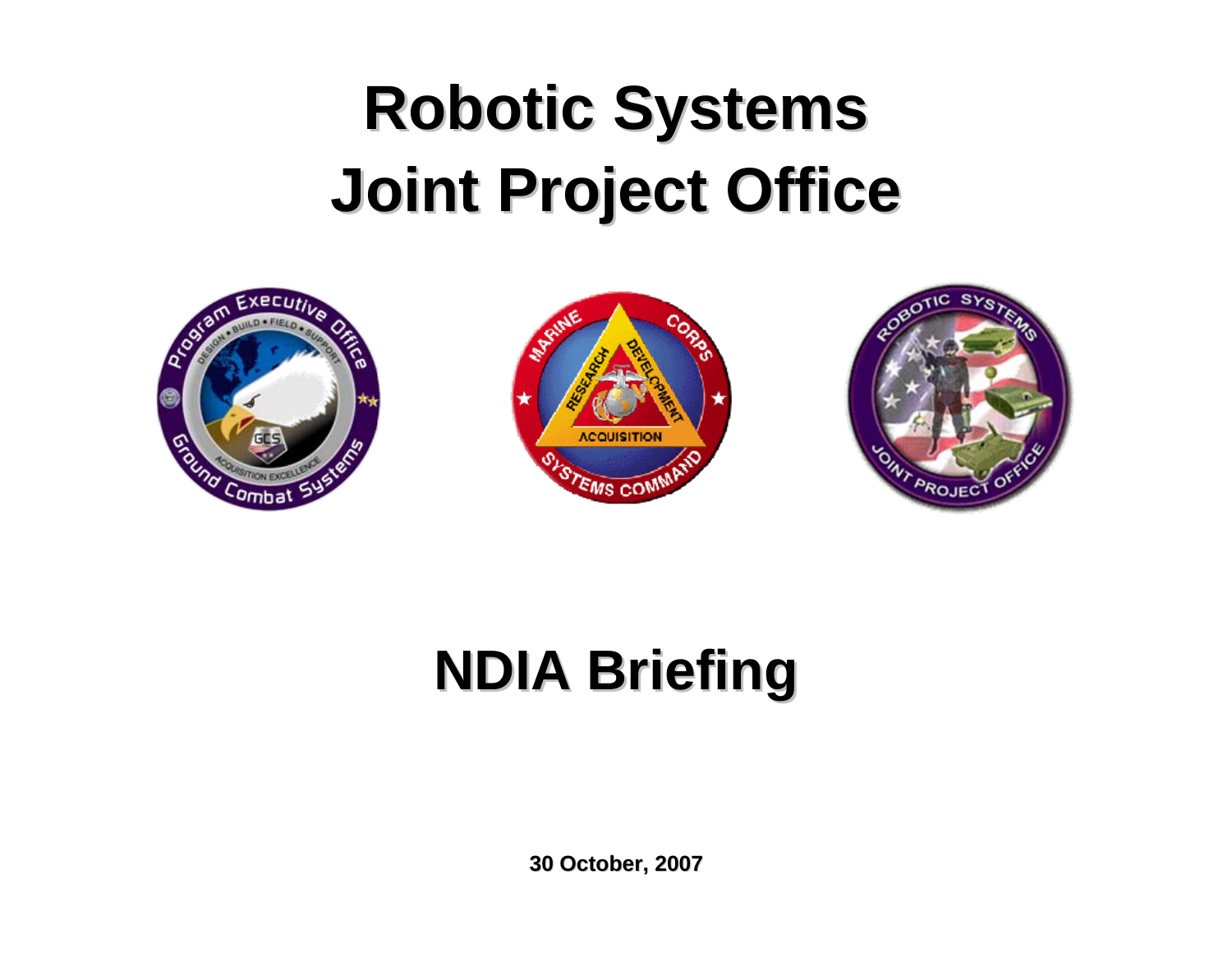

# *Our Mission Our Mission*

Credibility Capability Cost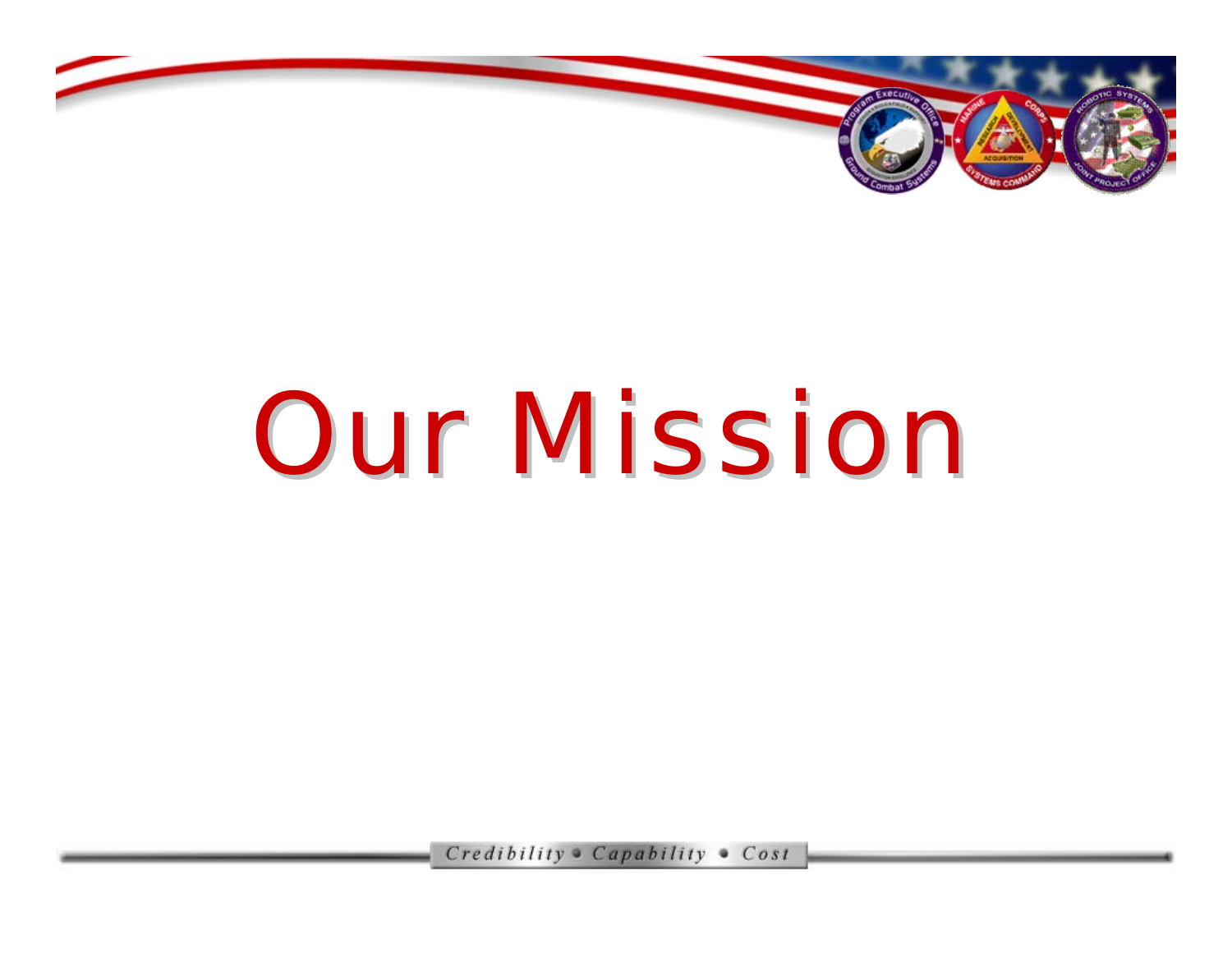### **Adapting to the Changing World Adapting to the Changing World**







**Over 5,000 Robots OIF/OEF in 2007**

**The World Changed…**

 $Credibility \bullet Capability \bullet Cost$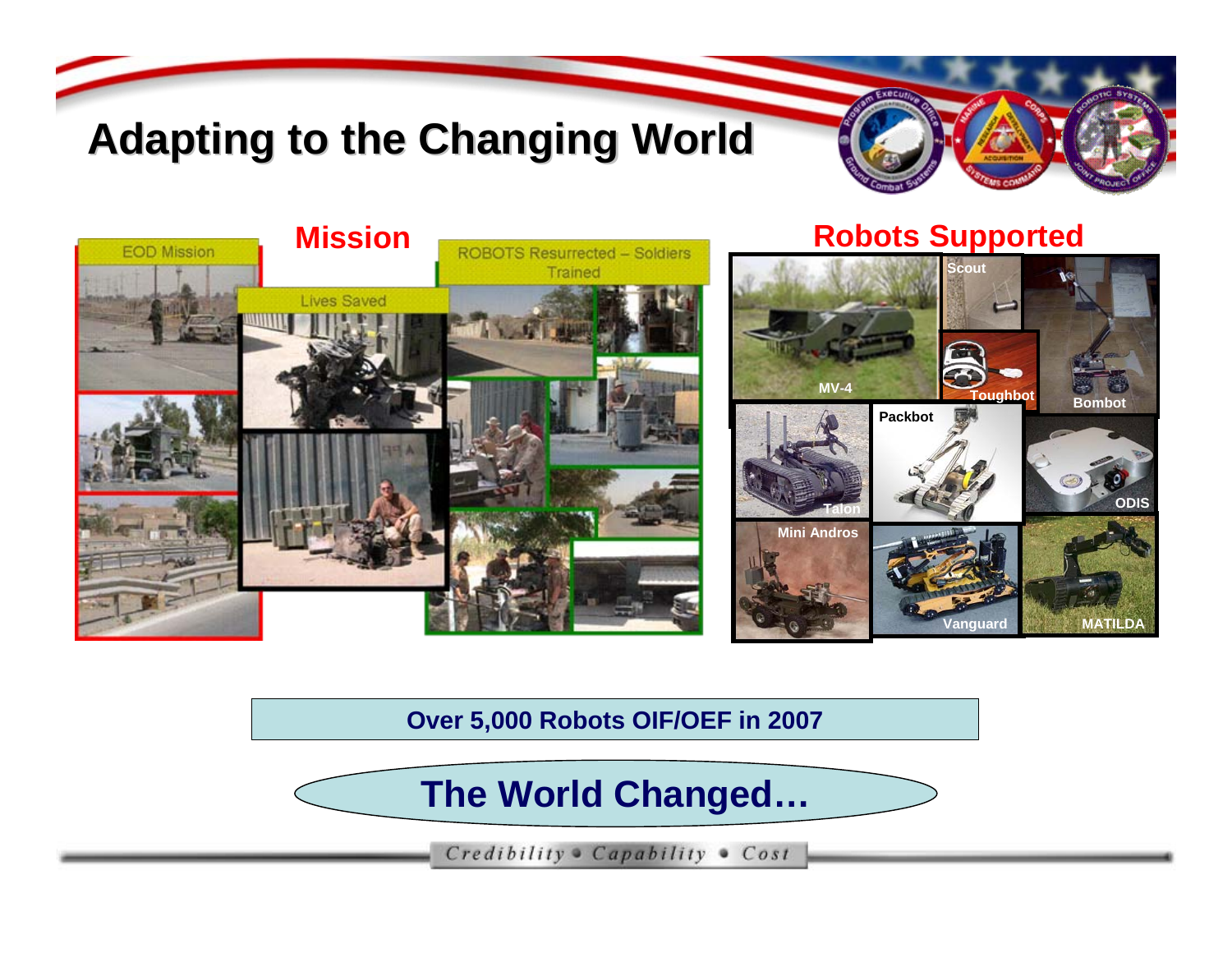

 $Credibility \bullet Capability \bullet Cost$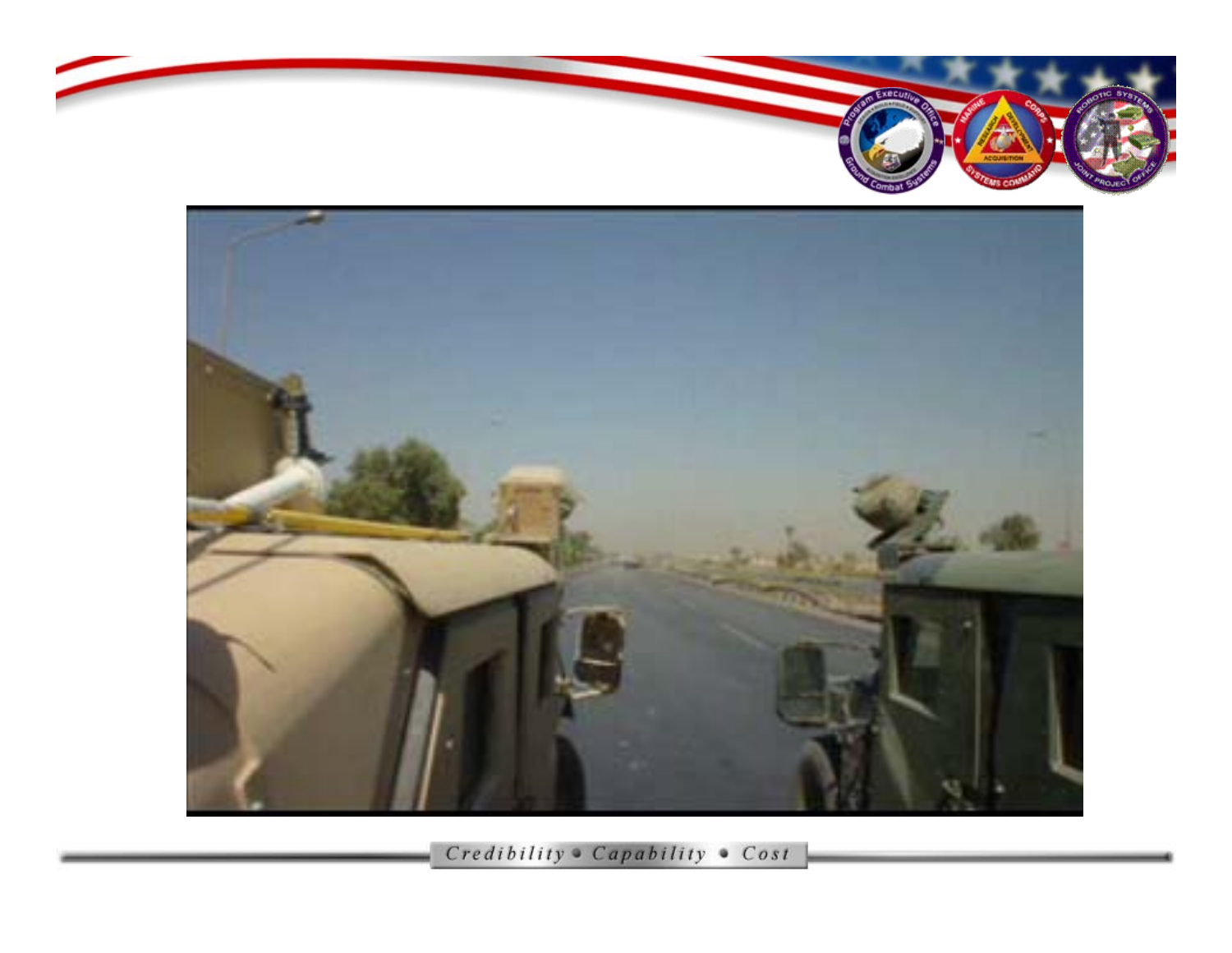### **Evolution of Ground Robotics in War Evolution of Ground Robotics in War**

#### **2003 22 Systems**

- **Afghanistan**
- **12 Packbots / 6 MATILDAs**
- **4 Mini Flails**
- **No Support**
- **2004 162 Systems**
	- **No Single Vendor Could Produce 162**
	- **5 Vendors, Multiple Configurations**
	- **Joint Effort, EOD Focused**
	- **Joint Robotic Repair Facility Evolution**

#### **2005 1800 Systems**

- **Robots' Proven Ability to Save Lives**
- **Expansion Beyond EOD Mission (Countermine, Security)**
- **Recognition of Need for "Single Bellybutton"**
- **MOAs with AMC and REF**

#### **2006 4000 Systems**

- **Engineers & Infantry**
- **Route Clearance, Explosive Detection & Weaponization Development.**
- **Pre-Deployment Training and Joint Robot Repair Teams (JRRTs)**
- **Supply Chain Management of COTS**

#### **2007 5000 Systems**

- **Special Forces Robot Applications Assessed**
- **Route Clearance, Explosive Detection & Weaponization on Battlefield**
- **Pre-Deployment & JRRT Expansion Based on Increased Requirement**
- **Supply Chain Management Refined and Picked Up By Numerous Outside Programs**

Credibility Capability Cost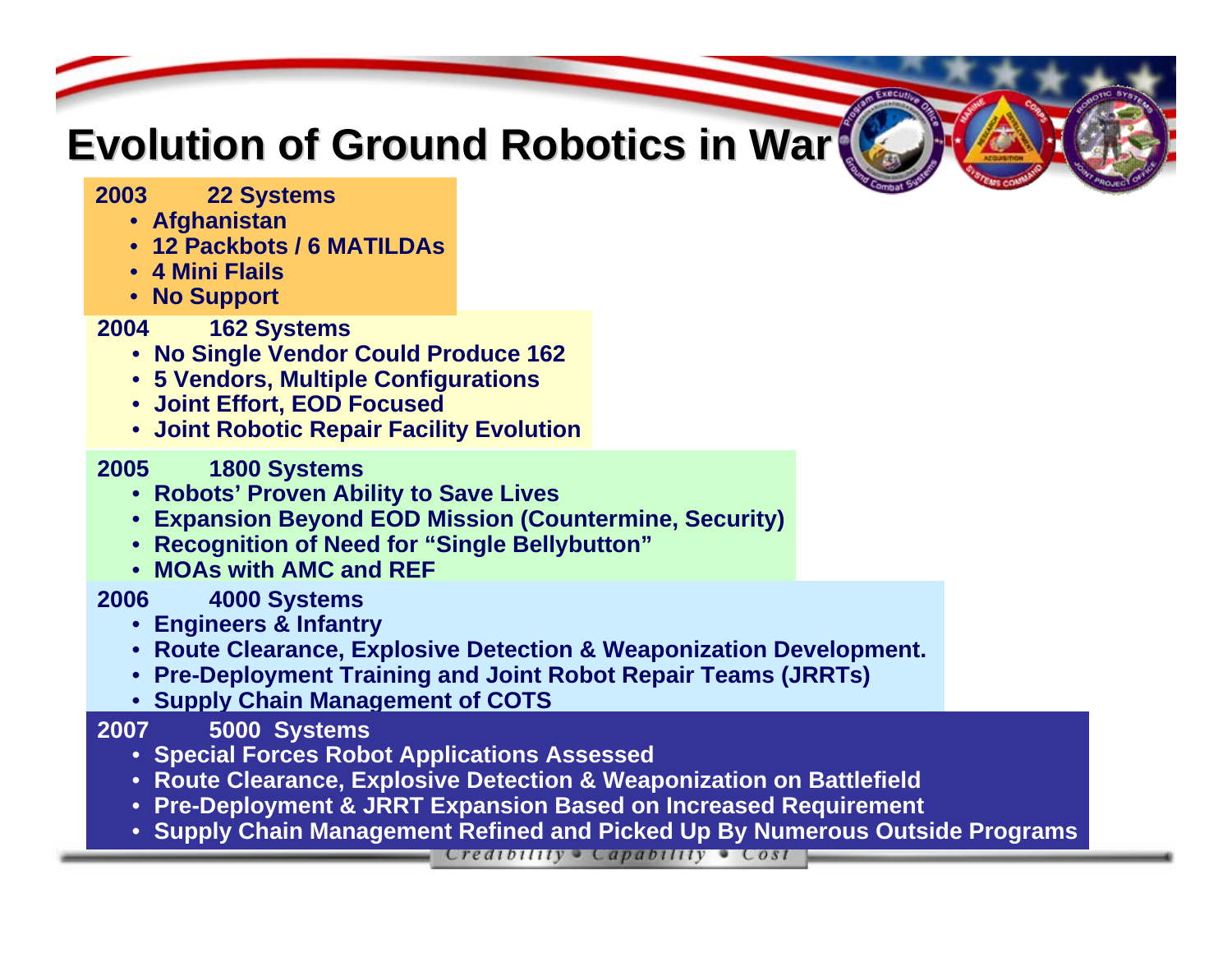



# **Accomplish the Mission...** ...and Reduce Attrition

 $Credibility \bullet Capability \bullet Cost$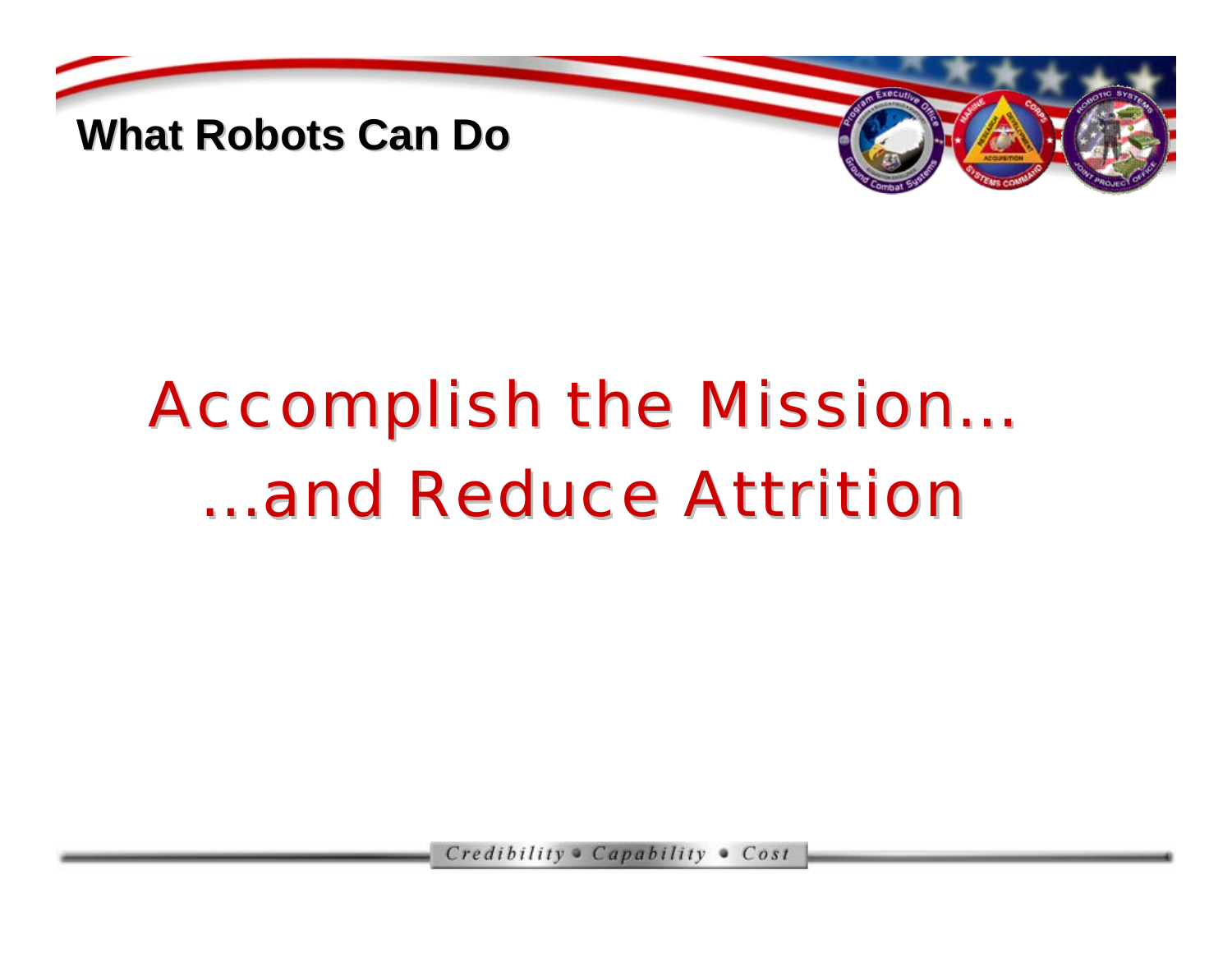

| # of Missions | # of Found & Cleared IEDs | # of Destroyed Robots |
|---------------|---------------------------|-----------------------|
| 30,000        | 11.100                    | 150                   |





- **16,000 Robot Repairs Conducted Annually**
- **Find and Clear Rate is Approximately 37%**
- **SOP is to Employ a Ground Robot first**
- **Bomb Suits Only used When Terrain Prevents Robot Employment**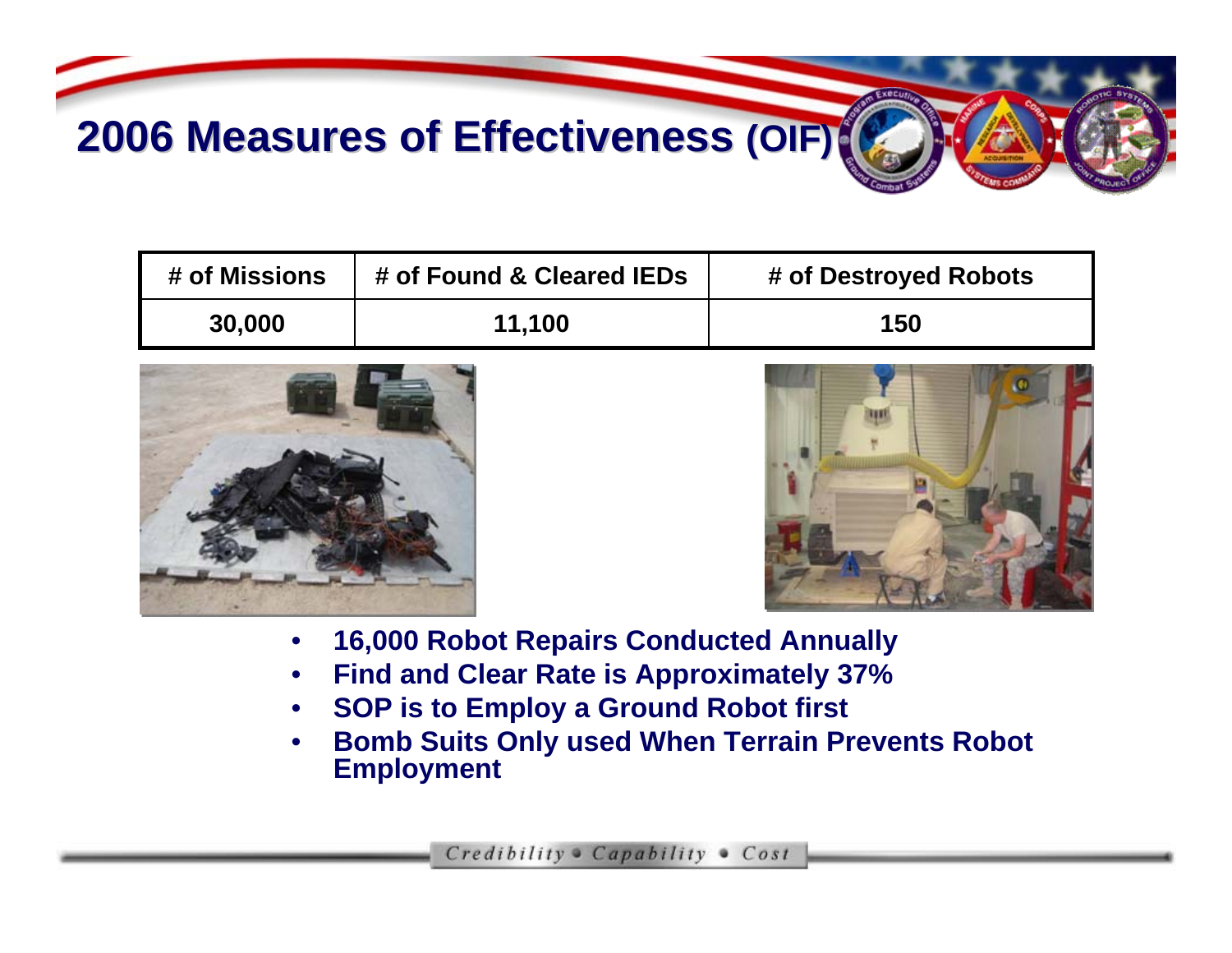





Credibility • Capability • Cost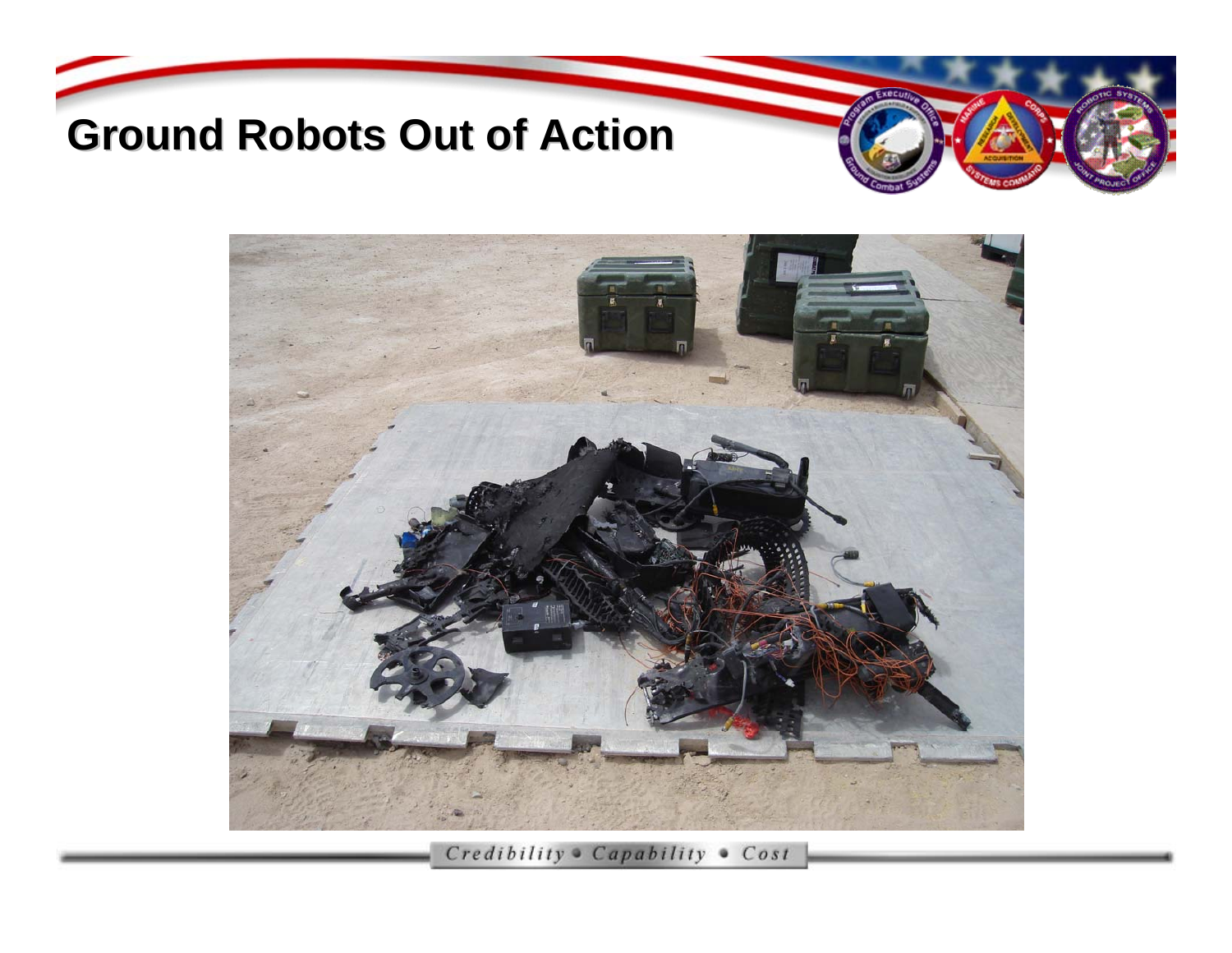### **Joint Robotic Repair Facility (OIF) Joint Robotic Repair Facility (OIF)**



Credibility . Capability . Cost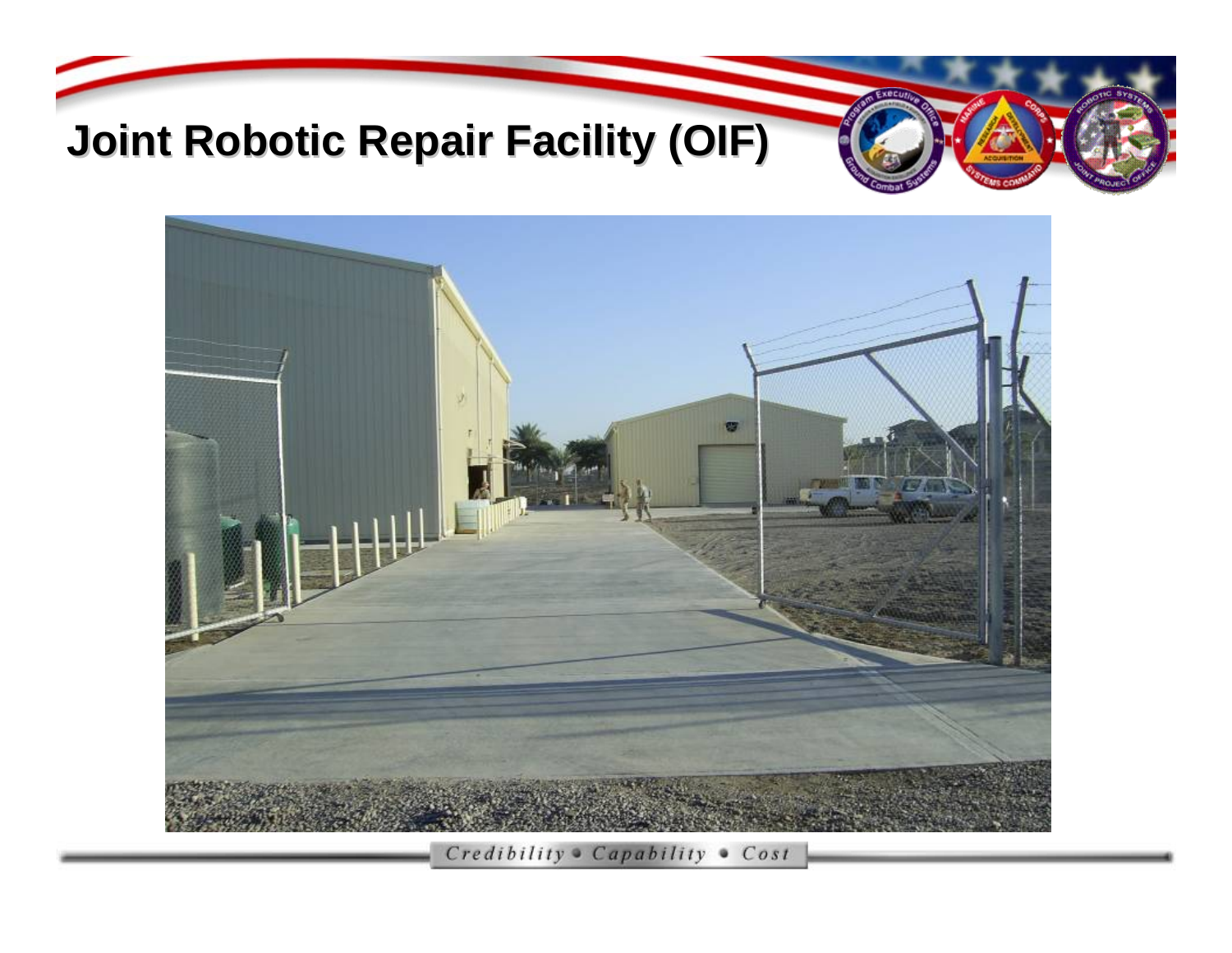### **OIF Ground Systems OIF Ground Systems**



Credibility • Capability • Cost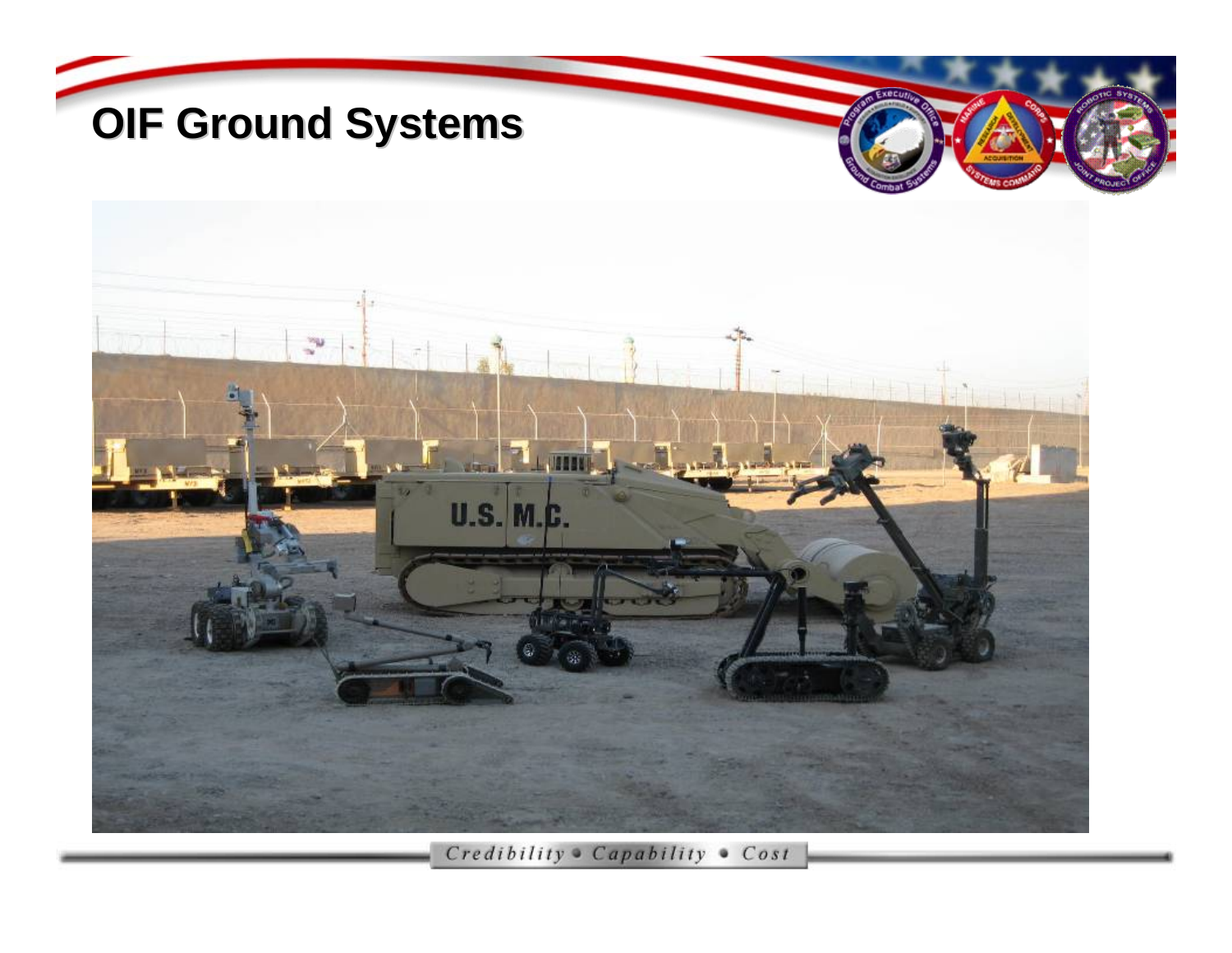





Credibility . Capability . Cost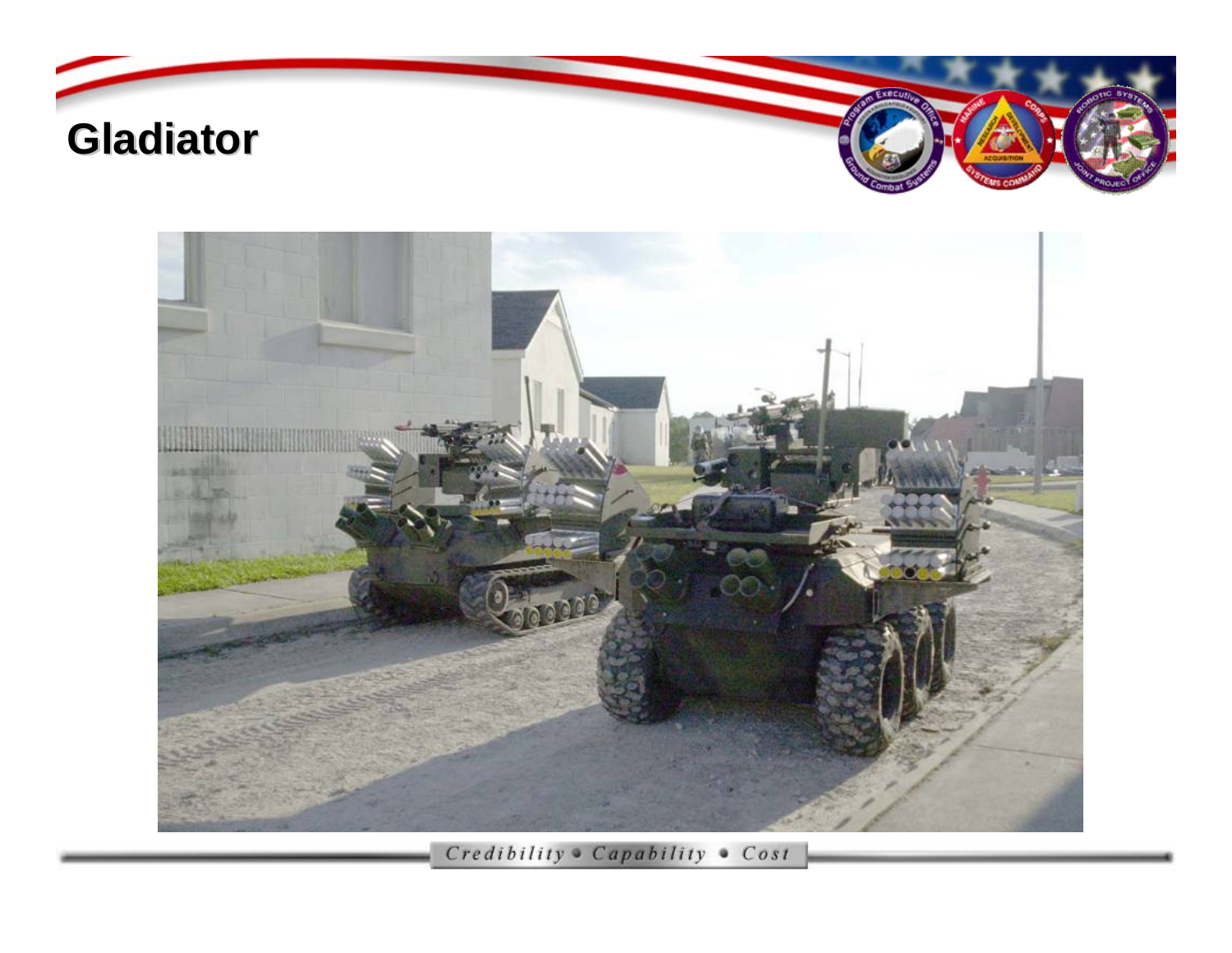

Use or disclosure of data contained on this page is subject to restrictions on title page.